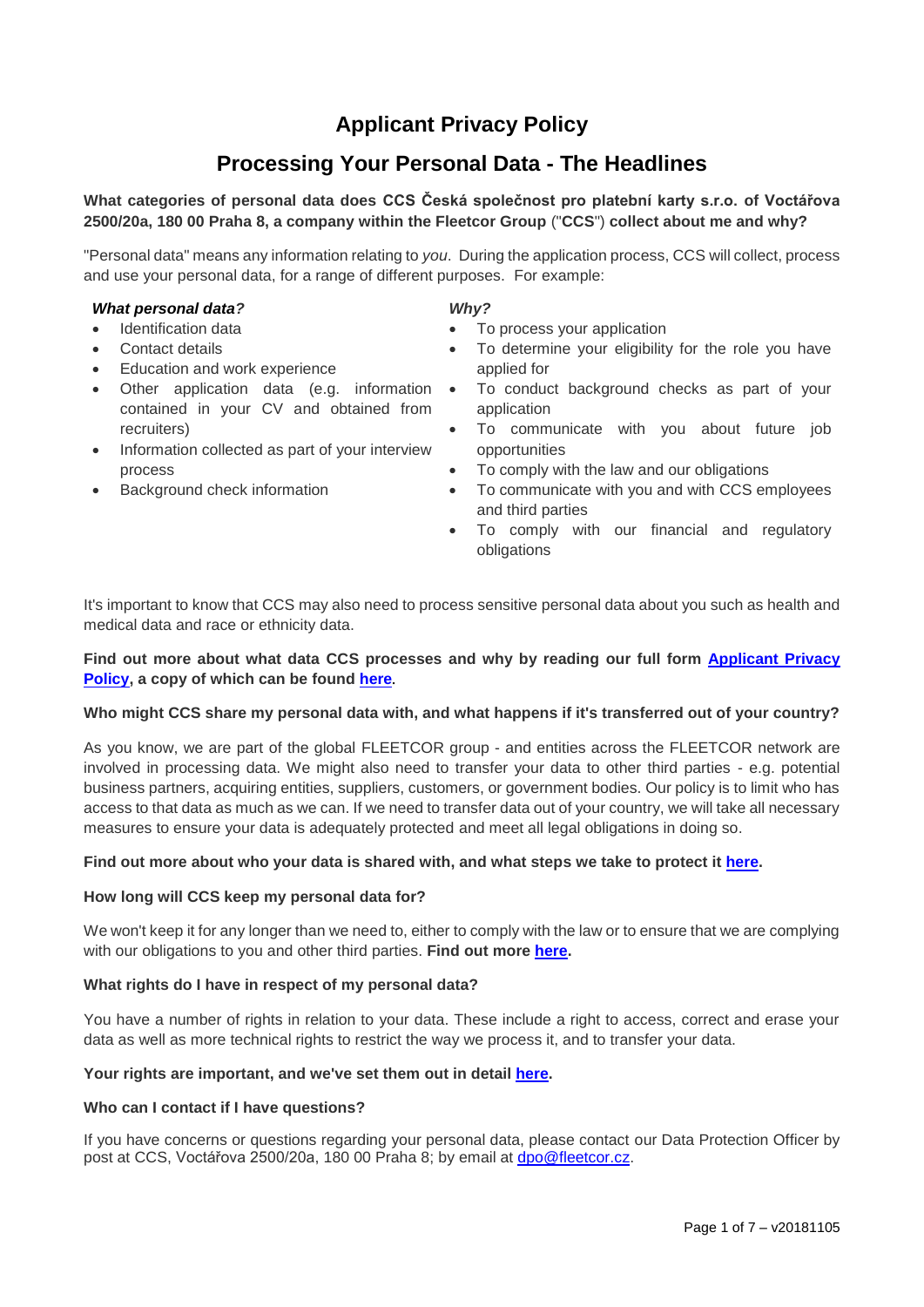# **Applicant Privacy Policy (Full Form)**

FLEETCOR has prepared this Applicant Privacy Policy ("**Policy**") for applicants to roles with FLEETCOR.

When we say "FLEETCOR", "we" or "us" in this document, we mean the FLEETCOR entity that you're applying to work for. In addition, you will see a number of references to the "FLEETCOR Group", which includes all other [FLEETCOR entities globally.](https://www.fleetcor.com/en/global-sites.html) We may update this document from time to time, for example if we implement new systems or processes that involve the use of personal data.

In connection with your application we have to process your personal data. We think that it is very important that you understand how we use your personal data, and we take our obligations in this regard very seriously. The purpose of this Policy is therefore to give you information about how FLEETCOR collects, processes, stores and otherwise uses information about you, and your rights in relation to that information.

FLEETCOR needs to process your personal data in order to process your application for employment. There are also statutory requirements we have to comply with in relation to your application. If we are not able to carry out the processing activities we describe in this Policy we may not be able to continue with your application. Of course, we hope it would never come to that, and this is simply information we are obliged to provide to you as part of this Policy.

We need to ask for your specific consent to process your personal data in a particular way in certain circumstances, such as for the purpose of conducting background checks prior to you commencing employment with us, to enable relevant third parties to release information about you as part of those checks. **Please sign and complete the consent form** at the end of this Policy to confirm you consent to us processing your data for the purposes of carrying out the background checks listed.

Although we are seeking your consent in relation to certain background checks, you should note that in most cases we will process your personal data for the reasons set out in this Policy and it won't be appropriate or necessary for you to provide consent as the legal basis for processing your personal data.

In this Policy you will see reference to "**GDPR**" - that refers to the European Union General Data Protection Regulation which is a European law governing your rights in relation to your personal data, and how organisations should protect it.

## **Index**

To help you find information quickly on any particular question you might have, we have set out an index below. Just click on the question you would like answered and you will be taken to the relevant section:

## <span id="page-1-0"></span>**What categories of personal data does FLEETCOR collect about me?**

"**Personal data**" means any information relating to you. FLEETCOR will collect, process and use the following categories and types of personal data about you:

- **identification data**, such as your name, date of birth, nationality, audio and visual data (e.g. from video interviews), and social media account;
- **contact details**, such as your home address, telephone number and email address;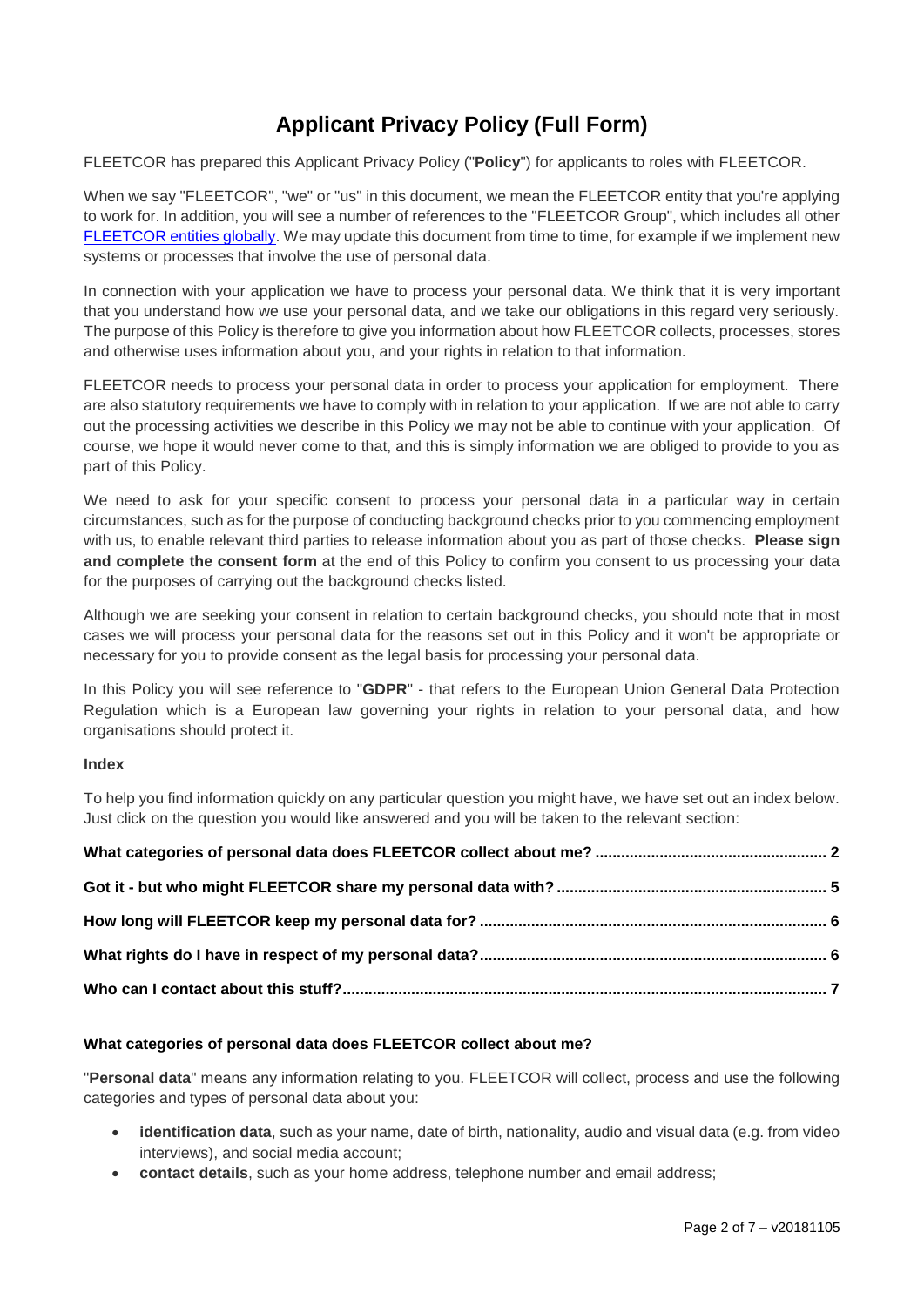- **education and work experience,** such as contact details for your current/former employer, information about your educational background and qualifications, your work experience and other experience;
- **other application data,** such as previous applications made to FLEETCOR, the information included in your application form/CV, skills, hobbies and interests, leaver details (maternity/dismissals/long term absences);
- **information collected as part of the interview process,** such as notes taken from your interview or information provided from recruitment agencies;
- **background check information,** such as information obtained through reference checks, and confirmation about your work/educational background.

together "Applicant Data". This includes information we may collect through your LinkedIn account.

In addition to the collection, processing and use of the Applicant Data, FLEETCOR collects, processes and uses the following special categories of personal data about you which we describe as "**Sensitive Applicant Data**":

- **health and medical data**, such as information on disability; and
- **race or ethnicity data**.

# **Why does FLEETCOR need to collect, process and use my Applicant Data and Sensitive Applicant Data and what is the legal basis for doing so?**

We collect and use Applicant Data and Sensitive Applicant Data for a variety of reasons linked to processing your application for a role with us (the "**Processing Purposes**"). However, we can only collect and use this data if we have a valid legal basis for doing so, and we are required to explain the various legal bases that we rely on to you.

To give you the full picture, we have set out each of the reasons why we collect and use Applicant Data, i.e. the Processing Purposes, and mapped these against the different legal bases that allow us to do so. We appreciate that this is quite a lot of information to take in, so please bear with us:

| <b>Processing Purposes</b>                                                                                                                                                                                                                                                                                                                                                                                                                                                                                                                                                                                                                                                                                                                                                                                                                                                 | <b>Legal Bases</b>                                                                                                                                                                                                                                                                                                                                                                                                                                                                           |
|----------------------------------------------------------------------------------------------------------------------------------------------------------------------------------------------------------------------------------------------------------------------------------------------------------------------------------------------------------------------------------------------------------------------------------------------------------------------------------------------------------------------------------------------------------------------------------------------------------------------------------------------------------------------------------------------------------------------------------------------------------------------------------------------------------------------------------------------------------------------------|----------------------------------------------------------------------------------------------------------------------------------------------------------------------------------------------------------------------------------------------------------------------------------------------------------------------------------------------------------------------------------------------------------------------------------------------------------------------------------------------|
| processing<br><b>Administering</b><br>and<br>1.<br>your<br>application (including processing a job offer<br>be<br>successful)<br>should<br>you<br>including<br>identification data, contact details, information<br>about your qualifications and employment history,<br>and information obtained during your interview and<br>information contained in your CV.<br>2. To determine your eligibility for the role you<br>applied for and any future vacancies, including<br>identification data, contact details, information<br>about your work and education experience,<br>information obtained during your interview and<br>information contained in your CV.<br>3. Conducting background checks as part of your<br>application, including identification data, contact<br>details, information about your qualifications,<br>employment history and criminal records. | Processing Purposes 1 to 3:<br>Necessary for performing a contract with<br>you as the data subject;<br>Legitimate interests of FLEETCOR;<br>Compliance with legal obligations which<br>FLEETCOR is subject to in relation to<br>employment law; and<br>Your consent as data subject.<br>Criminal records:<br>Necessary to carry out the obligations<br>and to exercise specific rights of<br>FLEETCOR or you in the field of<br>employment and social security and<br>social protection law. |
| 4. Complying<br>with<br>applicable<br>laws<br>and<br>employment-related requirements along with                                                                                                                                                                                                                                                                                                                                                                                                                                                                                                                                                                                                                                                                                                                                                                            | Processing Purposes 4 to 5:                                                                                                                                                                                                                                                                                                                                                                                                                                                                  |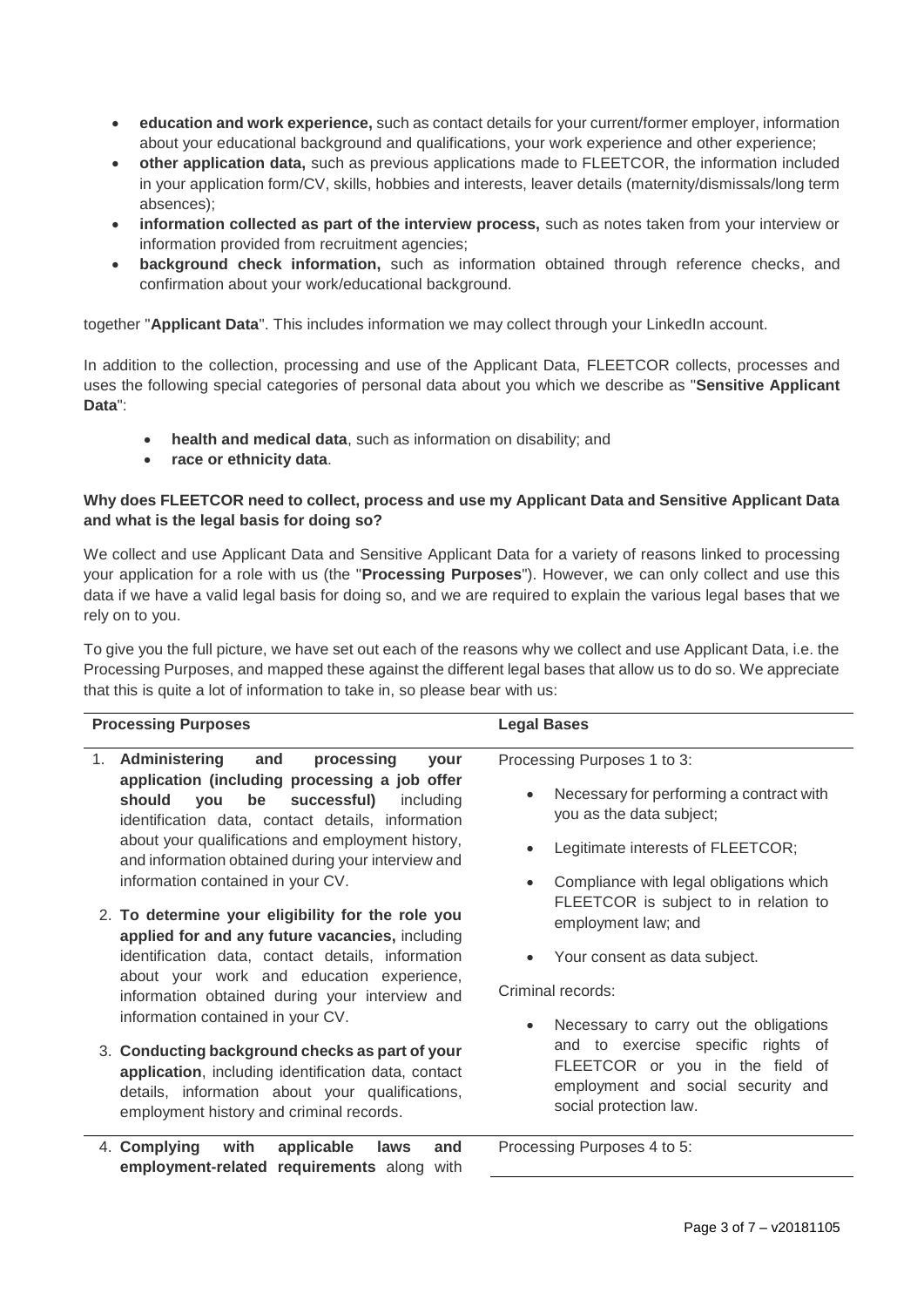| the administration of those requirements, such as<br>income tax, national insurance deductions, and<br>employment and immigration laws which involves<br>the processing of identification data and contact<br>details.                  | Compliance with legal obligations which<br>$\bullet$<br>FLEETCOR is subject to, particularly in<br>relation to tax law, employment law, social<br>security law and immigration law; and<br>Legitimate interests of FLEETCOR. |
|-----------------------------------------------------------------------------------------------------------------------------------------------------------------------------------------------------------------------------------------|------------------------------------------------------------------------------------------------------------------------------------------------------------------------------------------------------------------------------|
| 5. Monitoring and ensuring compliance with<br>applicable policies and procedures and laws,<br>which involves the processing of your identification<br>data and contact details, including the operation of<br>a whistleblowing hotline. |                                                                                                                                                                                                                              |
| 6. Communicating<br>with<br><b>FLEETCOR</b><br>you,                                                                                                                                                                                     | Processing Purpose 6:                                                                                                                                                                                                        |
| employees (such as the hiring manager and<br>our recruitment and HR teams) and third<br>parties (such as existing or potential business                                                                                                 | Necessary for performing a contract with<br>you as the data subject;                                                                                                                                                         |
| partners and suppliers), including informing<br>you of future opportunities with FLEETCOR,                                                                                                                                              | Legitimate interests of FLEETCOR; and<br>$\bullet$                                                                                                                                                                           |
| which involves the processing of identification data<br>and your contact details.                                                                                                                                                       | Compliance with legal obligations which<br>Fleetcor is subject to.                                                                                                                                                           |
| 7. Responding to and complying with requests                                                                                                                                                                                            | Processing Purpose 7:                                                                                                                                                                                                        |
| and legal demands from regulators or other<br>authorities in or outside of your home country<br>which involves the processing of identification data<br>and contact details.                                                            | Compliance with legal obligations which<br>FLEETCOR is subject to; and                                                                                                                                                       |
|                                                                                                                                                                                                                                         | Legitimate interests of FLEETCOR.                                                                                                                                                                                            |
| financial<br>8. Complying<br>with<br>corporate                                                                                                                                                                                          | Processing Purpose 8:                                                                                                                                                                                                        |
| responsibilities, including audit requirements<br>(both internal and external) and cost/budgeting<br>analysis and control which involves the processing<br>of identification data, contact details,<br>and                              | Legitimate interests of FLEETCOR, i.e. we<br>need to ensure that we manage our<br>business effectively; and                                                                                                                  |
| information about the role you have applied for,<br>including the role's salary and benefits.                                                                                                                                           | Compliance with legal obligations which<br>FLEETCOR is subject to.                                                                                                                                                           |

Below are the Processing Purposes and corresponding Legal Bases for Sensitive Applicant Data:

| <b>Processing Purpose</b>                                                                                                                         | <b>Legal Bases</b>                                                                                                                                                                                                                     |
|---------------------------------------------------------------------------------------------------------------------------------------------------|----------------------------------------------------------------------------------------------------------------------------------------------------------------------------------------------------------------------------------------|
| 1. To accommodate<br>application<br>vour<br>and<br>interview and for compliance with<br>legal<br>obligations, we may use health and medical data. | Your explicit consent as allowed by local<br>$\bullet$<br>data protection law; and                                                                                                                                                     |
|                                                                                                                                                   | Necessary to carry out the obligations and to<br>$\bullet$<br>exercise specific rights of FLEETCOR or you<br>in the field of employment and social security<br>and social protection law as permitted by<br>local data protection law. |
| 2. Equal opportunities monitoring and diversity<br>monitoring and initiatives may involve us using<br>race or ethnicity data.                     | Necessary for reasons of substantial public<br>$\bullet$<br>interest as permitted by local data protection<br>law; and                                                                                                                 |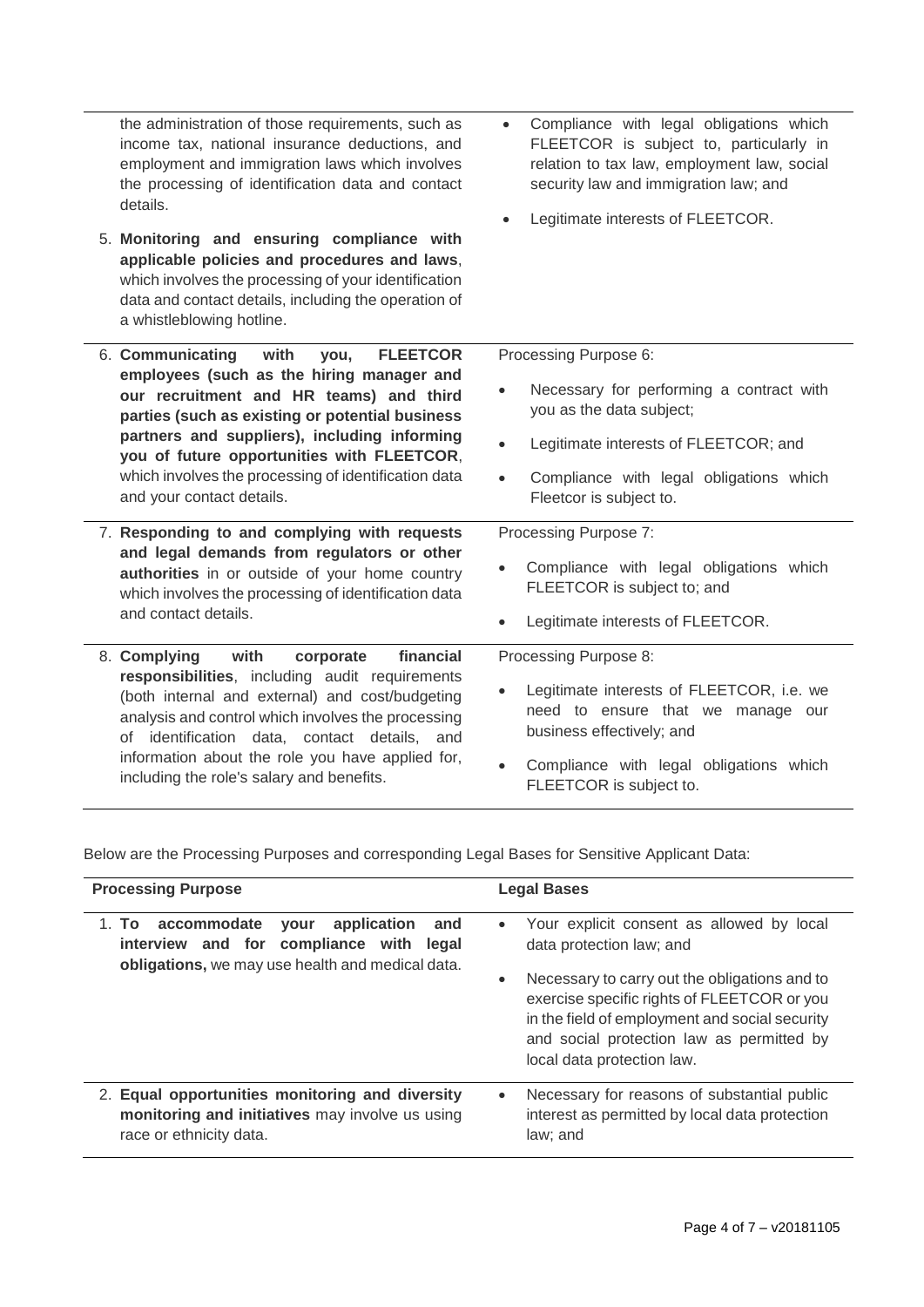## Your explicit consent as allowed by local data protection law.

We appreciate that there is a lot of information to take in, and we want to be as clear with you as possible over what this means. Where we talk about the "legitimate interests" of FLEETCOR or third parties, this can include:

- Assessing your suitability for employment/engagement with FLEETCOR;
- Implementation and operation of a group-wide organisational structure and group-wide information sharing;
- Right to freedom of expression or information, including in the media and the arts;
- Prevention of fraud, misuse of company IT systems, or money laundering;
- Operation of a whistleblowing scheme;
- Physical security, IT and network security;
- Internal investigations;
- Compliance with our legal obligations;
- Proposed mergers and acquisitions.

When relying on the legitimate interests basis for processing your personal data, we will balance the legitimate interest pursued by us and any relevant third party with your interest and fundamental rights and freedoms in relation to the protection of your personal data to ensure it is appropriate for us to rely on legitimate interests and to identify any additional steps we need to take to achieve the right balance.

#### <span id="page-4-0"></span>**Got it - but who might FLEETCOR share my personal data with?**

As you may know, we are part of the global FLEETCOR Group, and several entities in this group are involved in the Processing Purposes. To ensure that the Processing Purposes can be completed, your information may be shared with any of the entities within the FLEETCOR Group network. Where we do share data in this way, however, it is our policy to limit the categories of individual who have access to that personal data.

FLEETCOR may transfer personal data to third parties, including to entities within and outside the FLEETCOR Group located in any jurisdictions where FLEETCOR Group entities are located, for the Processing Purposes as follows:

- **Within the FLEETCOR Group.** As the FLEETCOR entity that you are applying to is part of a wider group headquartered in Georgia, United States with offices located across the globe, which all partially share management, human resources, legal, compliance, finance and audit responsibility, FLEETCOR may transfer the Applicant Data and Sensitive Applicant Data to, or otherwise allow access to such data by other entities within the FLEETCOR Group, which may use, transfer, and process the data for the following purposes: to maintain and improve effective administration of the workforce; to communicate information about the FLEETCOR Group; to maintain a corporate directory; to maintain IT systems; to monitor and assure compliance with applicable policies and procedures, and applicable laws; and to respond to requests and legal demands from regulators and other authorities.
- **Regulators, authorities, and other third parties.** As necessary for the Processing Purposes described above, personal data may be transferred to regulators, courts, and other authorities (e.g., tax and law enforcement authorities), independent external advisors (e.g., auditors), insurance providers, pensions and benefits providers, and internal compliance and investigation teams (including external advisers appointed to conduct internal investigations).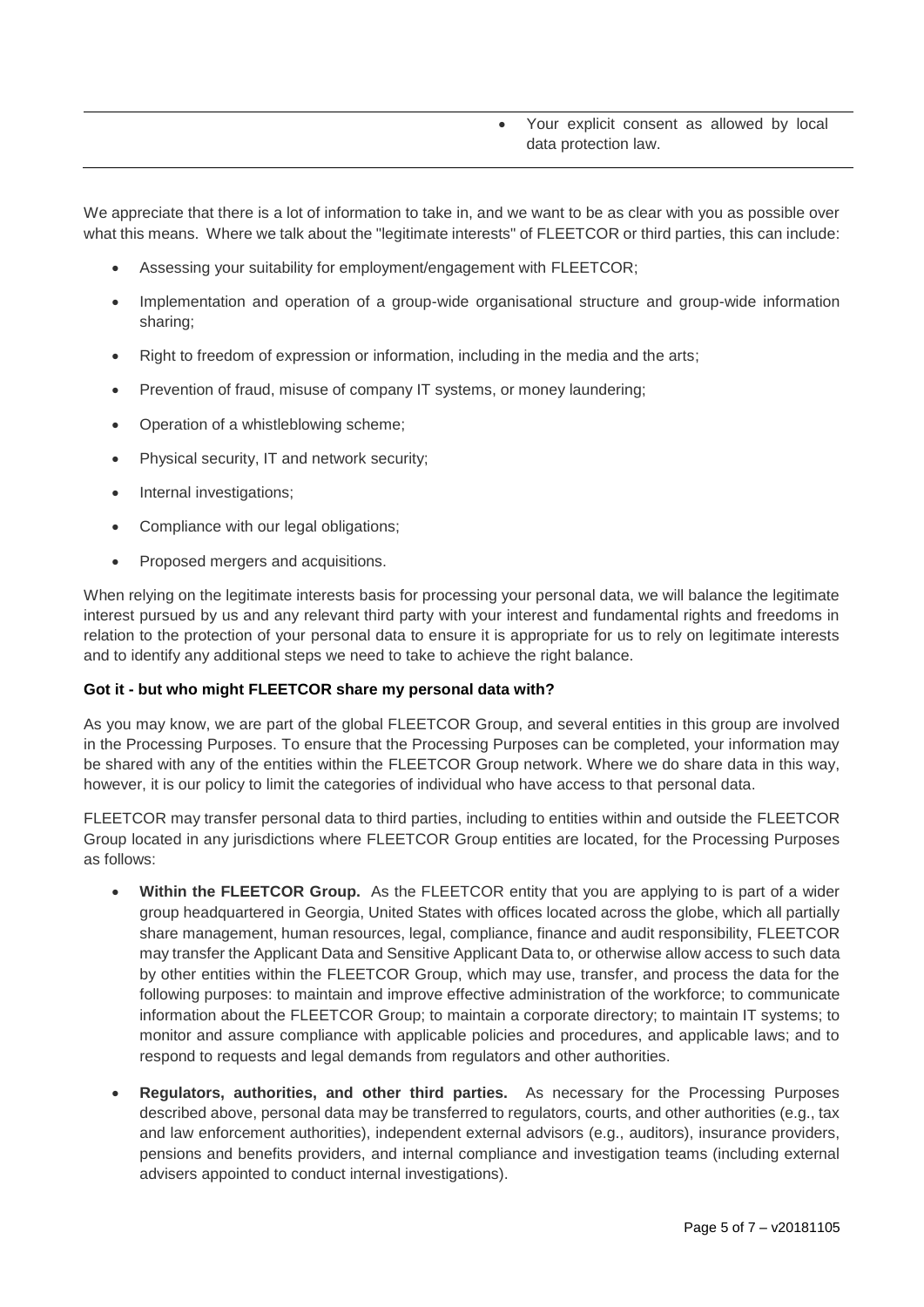**Data processors.** As necessary for the Processing Purposes described above, personal data may be shared with one or more third parties, whether affiliated or unaffiliated, to process personal data under appropriate instructions ("**Data Processors**"). The Data Processors may carry out instructions related to recruitment, workforce administration, IT system support and maintenance, payroll and compensation, training, compliance, and other activities, and will be subject to contractual obligations to implement appropriate technical and organisational security measures to safeguard the personal data, and to process the personal data only as instructed.

For a full list of the FLEETCOR Group entities and third parties that we may share your data with, please contact us as set out below ("**[Who can I contact about this stuff](#page-6-0)**?").

As you may expect, some of the recipients we may share Applicant Data and Sensitive Applicant Data with may be located in countries outside of Europe. In some cases, this may include countries located outside the European Union and/or European Economic Area ("**EEA**").

Some countries where recipients may be located already provide an adequate level of protection for this data (e.g. Canada), and transfers to other countries such as the USA may be protected under arrangements such as the EU-US Privacy Shield. If recipients, including other FLEETCOR Group entities, are located in other countries without adequate protections for personal data, FLEETCOR will take all necessary measures to ensure that transfers out of the EEA are adequately protected as required by applicable data protection law. This will include using appropriate safeguards such as the EU Standard Contractual Clauses. You can ask for a copy of the such appropriate safeguards by contacting us as set out below ("**[Who can I contact about this](#page-6-0)  [stuff](#page-6-0)**?").

## <span id="page-5-0"></span>**How long will FLEETCOR keep my personal data for?**

It is our policy not to keep personal data for longer than is necessary. We may, for example, keep your personal data for a reasonable time after your application process is completed, in case we have future job opportunities that we consider you are suitable for. Where personal data is kept, that period will be determined based on the applicable local law. For further information, please refer to the FLEETCOR Records Retention Policy or contact us as set out below to request further details on how long FLEETCOR will retain different categories of personal data.

## <span id="page-5-1"></span>**What rights do I have in respect of my personal data?**

You have a number of rights in relation to your Applicant Data and Sensitive Applicant Data. These can differ by country, but can be summarised in broad terms as follows:

## **(i) Right of access**

You have the right to confirm with us whether your personal data is processed, and if it is, to request access to that personal data including the categories of personal data processed, the purpose of the processing and the recipients or categories of recipients. We do have to take into account the interests of others though, so this is not an absolute right, and if you want to request multiple copies we may charge a fee.

## **(ii) Right to rectification**

You may have the right to rectify inaccurate or incomplete personal data concerning you. We encourage you to review this information regularly to ensure that it is accurate and up to date.

## **(iii) Right to erasure (right to be forgotten)**

You may have the right to ask us to erase personal data concerning you.

## **(iv) Right to restriction of processing**